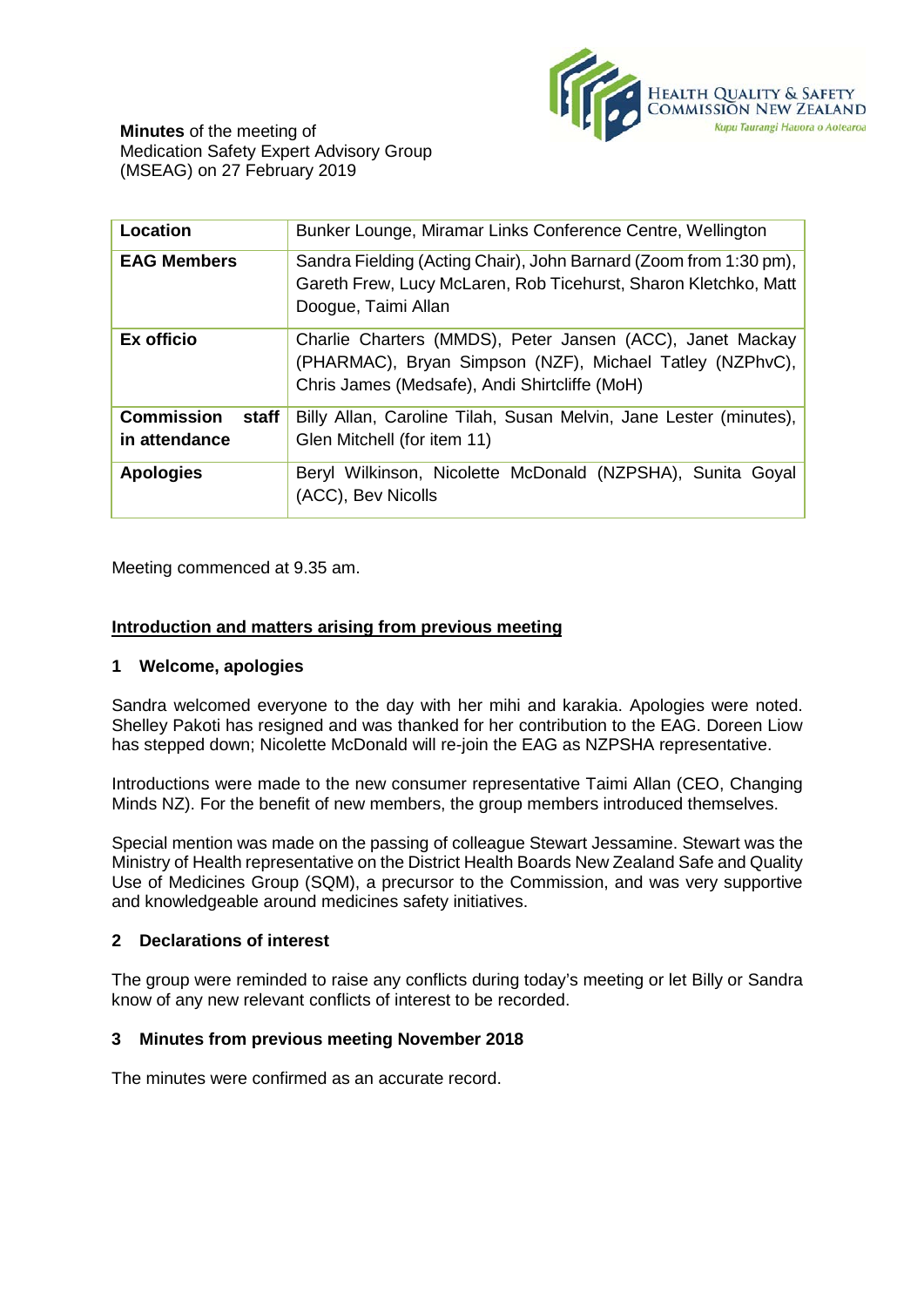# **4 Actions review**

# **i. Actions from previous meeting November 2018**

# 181101 Medicine alert groupings (follow up to 180503) and 181102 Medicine alert groupings (follow up to 180503)

Conflicts were noted from Matt and Bryan. The Chair advised that they could both participate in the discussion.

Matt provided a paper on the risk involved in not implementing the medicine alert groupings. This has raised concerns about the support and prioritisation of funding and resources for maintenance of the alerting groups.

The MSEAG agreed that this continues to be an important issue. Discussions are continuing within the Ministry regarding the funding and resourcing for validation and maintenance of this work.

Chris noted that bpac<sup>nz</sup> have provided details of resourcing requirements, but further information is needed regarding funding and practical aspects. There has not been any feedback from the bpac<sup>nz</sup> Board. Funding responsibilities and requirements for validation of the system and ongoing resourcing and maintenance were discussed. Bryan noted he will feed back that clinical governance needs to be robust and further critical thinking is required in relation to resources for backlog and ongoing maintenance.

An indication of support from the group to the Ministry to identify the clinical importance of this would be useful. The members were asked to think about the implications to their own areas and feed through support to Chris. He will provide an update at the next meeting.

**Action:** Members to provide feedback to Chris, who will update again at the next meeting.

### 181103 Proposed retirement of eMedRec QSM

Karen Orsborn has responded to the Group's plan to progress the eMedRec QSM. The plan was agreed, and Karen asked that the Group monitor progress against the timeline. Funding for a script to extract the data from the electronic systems has yet to be agreed; the Commission will facilitate this.

Action: Billy to circulate the letter of response from Karen Orsborn.

# 181104 Bicillin L-A data sheet, labelling and NZF changes Completed.

#### 181105 Bicillin L-A data sheet, labelling and NZF changes

Ongoing correspondence has not clarified the issue in the origin of the differences in strength description. The group discussed whether they have fulfilled their responsibilities in terms of highlighting the risks. It was agreed that the risk remains as there will be confusion at the point of administration. The revised labelling will only reference 'units', but the Ministry's Public Health Unit have indicated that they will not be changing their guidelines (to change the dosing from 'mg' to 'units'). The data sheet and NZF will only reference 'unit' strength and dosing, so the labelling, guidelines and the data sheet do not match.

# **Action:** NZ Formulary to reference the transition in their monthly email.<br>**Action:** The Commission to send a letter to public health, chief pharma

**Action:** The Commission to send a letter to public health, chief pharmacists and PHOs to highlight the change in Bicillin LA name and strength description, and the need to review existing prescriptions, standing orders and local guidelines.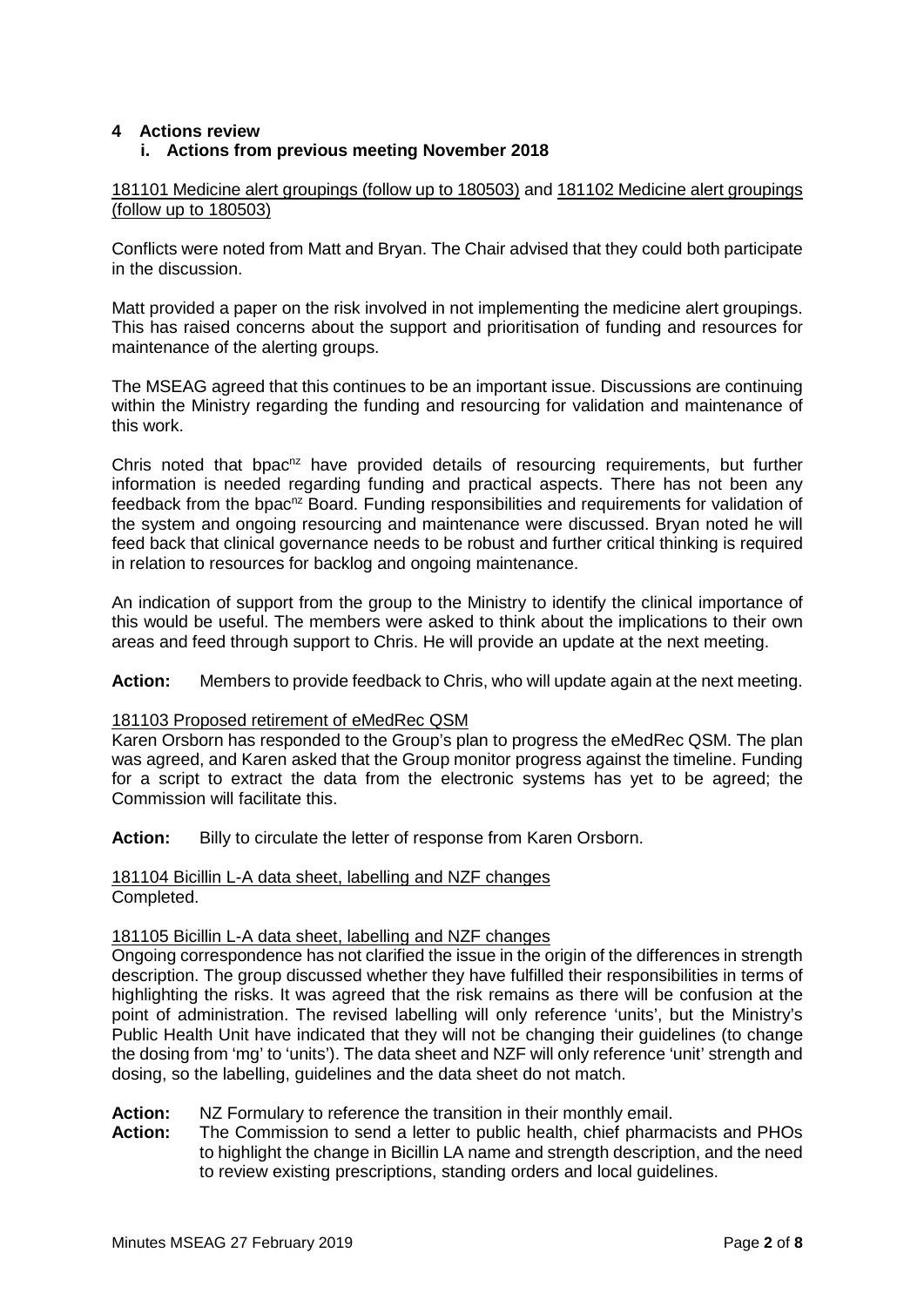# 180801 – Anticoagulants – inappropriate use

See agenda item 5.

# 180802 – National Medication Chart suite review

Action complete. It is anticipated that the full review will be completed by November 2019, but this is dependent on the level of feedback and if any piloting of changes is required.

# 180803 – National Medication Chart suite review

To be discussed during the medication safety programme update (item 15).

# 180501 Alteplase and Tenecteplase

A response is still pending from Nelson Marlborough. They have delayed submitting their completed action list as an audit identified that not all activities had been completed. It was suggested that it might be worth auditing other DHBs also.

# 180510: International forum on quality and safety in healthcare

To be completed. Sandra will circulate the article on the visit she undertook to healthcare facilities in the Netherlands in 2018.

# 180511: Compounded Tramadol suspension:

Completed with commercially compounded tramadol suspension in use in some hospitals.

# 180513: Medication error reporting in New Zealand

The discussion between the Ministry and the Commission on the funding of a MERP has not yet occurred.

The Director-General had been invited to attend this meeting. Unfortunately, he has had to cancel. With the appointment of Shayne Hunter as the Deputy director-general data and digital it may be more appropriate for Shayne to attend in the first instance. The invite will be carried over to the next meeting.

### 171108: 02 The Fix

This refers to the work that was presented to the EAG in November 2017. The intention was to obtain #02 The Fix toolkit from Waitemata to host on the Commission website. The toolkit has not been received. The EAG agreed that it would still like to pursue this, and similar material from Capital and Coast DHB. Billy will follow up again.

# **ii. Application to PHARMAC for a range of funded oral and ENFit syringes (action 171102)**

The response from PHARMAC was circulated with the agenda. PHARMAC have suggested that our application needs to be considered in the wider context of funding other similar products (eg, IV syringes, sharps disposal bins), and that the current funding model (dispensing fee for each device supplied) is not appropriate for these low-cost products.

Consequently, PHARMAC do not intend to undertake further work with this for inclusion in the Pharmaceutical Schedule but will work with DHBs to see if other funding models can be identified. A discussion followed:

- Does the responsibility lie with the prescriber or the pharmacist to address appropriate device use with individual consumers?
- Supply at the patient-pharmacist interface is likely to be the most effective.
- Funding mechanisms currently don't allow for pharmacy dispensing of an oral syringe in a cost-effective manner.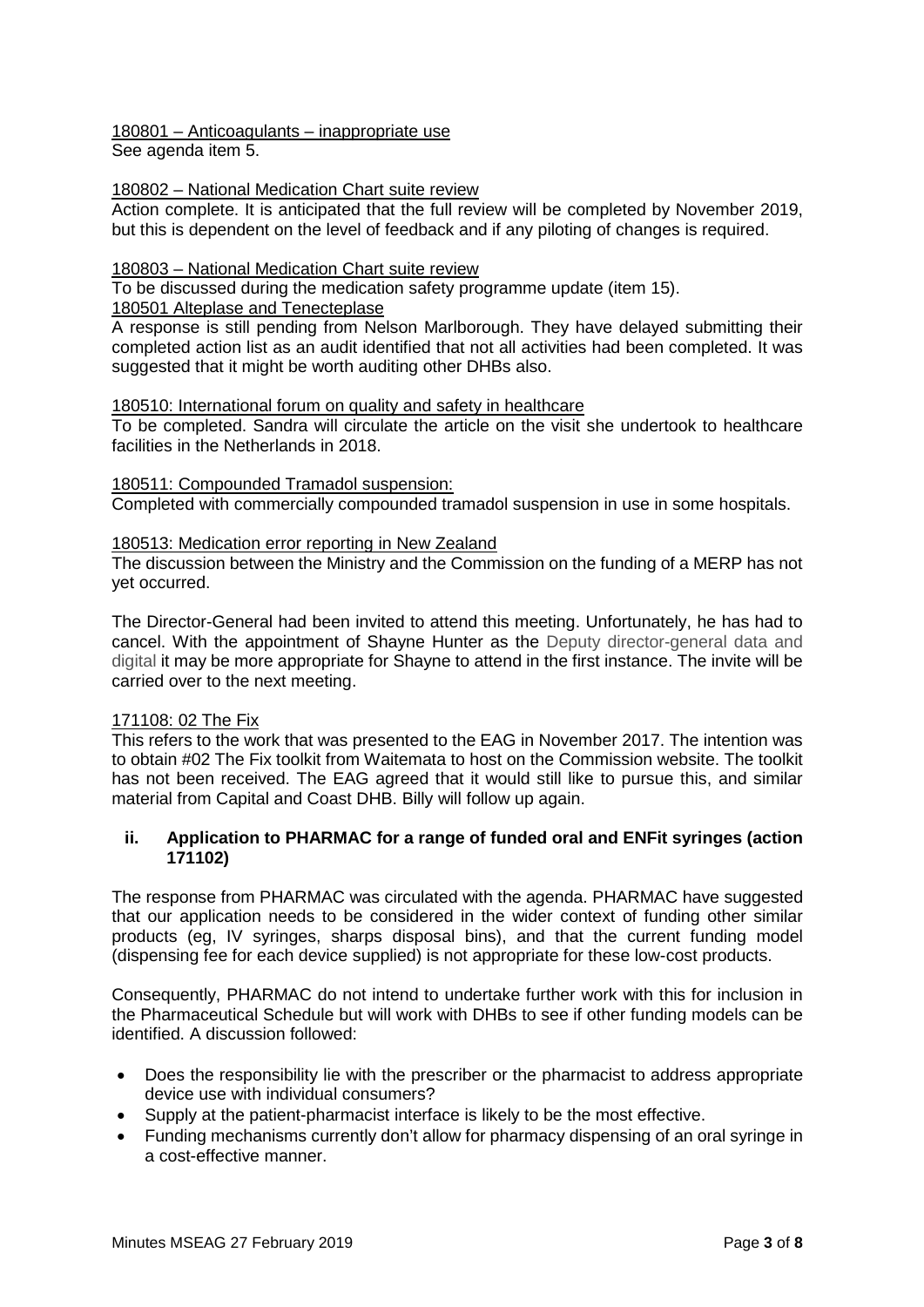- The application was taken to the GMs planning and funding as they are responsible for the pharmacy contracting negotiations; from a system level a conversation with the GMs funding and planning would be the most effective approach.
- An alternative funding model could be to incorporate the supply of oral syringes in the standard pharmacy contract at a national level – funded and resourced appropriately at the DHB level.
- Adapting future tenders to incorporate dosing devices into products seeking bids with and without would get a sense of the cost difference – the EAG could identify products that would benefit from this approach at the point of going out for tender.

It was agreed that an approach should be made to the GMs planning and funding to consider the funding of oral syringes, highlighting the approach suggested by PHARMAC.

Chris asked the Commission to keep in mind that the Therapeutic Products Bill is out for consultation and suggested the EAG could make a submission regarding dosing units being included / mandated.

- **Action:** Janet will explore whether PHARMAC can adapt their tender requirements to include measuring devices in tenders for any oral liquid medicines.
- **Action:** Janet will share with Billy the letter and the date the oral syringe funding proposal was taken to the GMs.
- Action: Billy to approach the GMs planning and funding to investigate alternative funding arrangements to facilitate the supply of oral syringes in the community for the administration of funded oral liquid medicines.

# **5 Anticoagulants – inappropriate use (action 180801)**

Two papers on inappropriate use of anticoagulants were tabled: a paper summarising the results of the events supplied by group members and an ACC paper on results of a search for anticoagulants in their treatment injury database.

Significant events with dabigatran and enoxaparin 'bridging' are continuing to be reported despite the Open Book offering guidance. Other improvement options discussed included:

- a guidance card attached to prescriber's lanyards
- events involving anticoagulants being considered as ARR events
- improvement in use of the national medication chart
- e-learning opportunities.

The Commission is hosting a fourth-year pharmacy student for a clinical placement in April 2019 who could undertake a literature review for mitigating strategies that might suggest an approach to address adverse events from anticoagulants.

- Action: The Commission to initiate a literature review for mitigating strategies that might suggest an approach to address adverse events from anticoagulants.
- **Action:** Lakes DHB (Sharon) to send the poster they presented in Melbourne last year to Billy.

### **6 MSEAG Terms of Reference revision**

Revision of the Terms of Reference was discussed formally (tabled at the meeting in November 2018). The suggested revisions are to explicitly strengthen the representation of Māori and consumer on the group. The group agreed with this focus and that clarity was needed on commitment to the Treaty and equity. The wording should focus on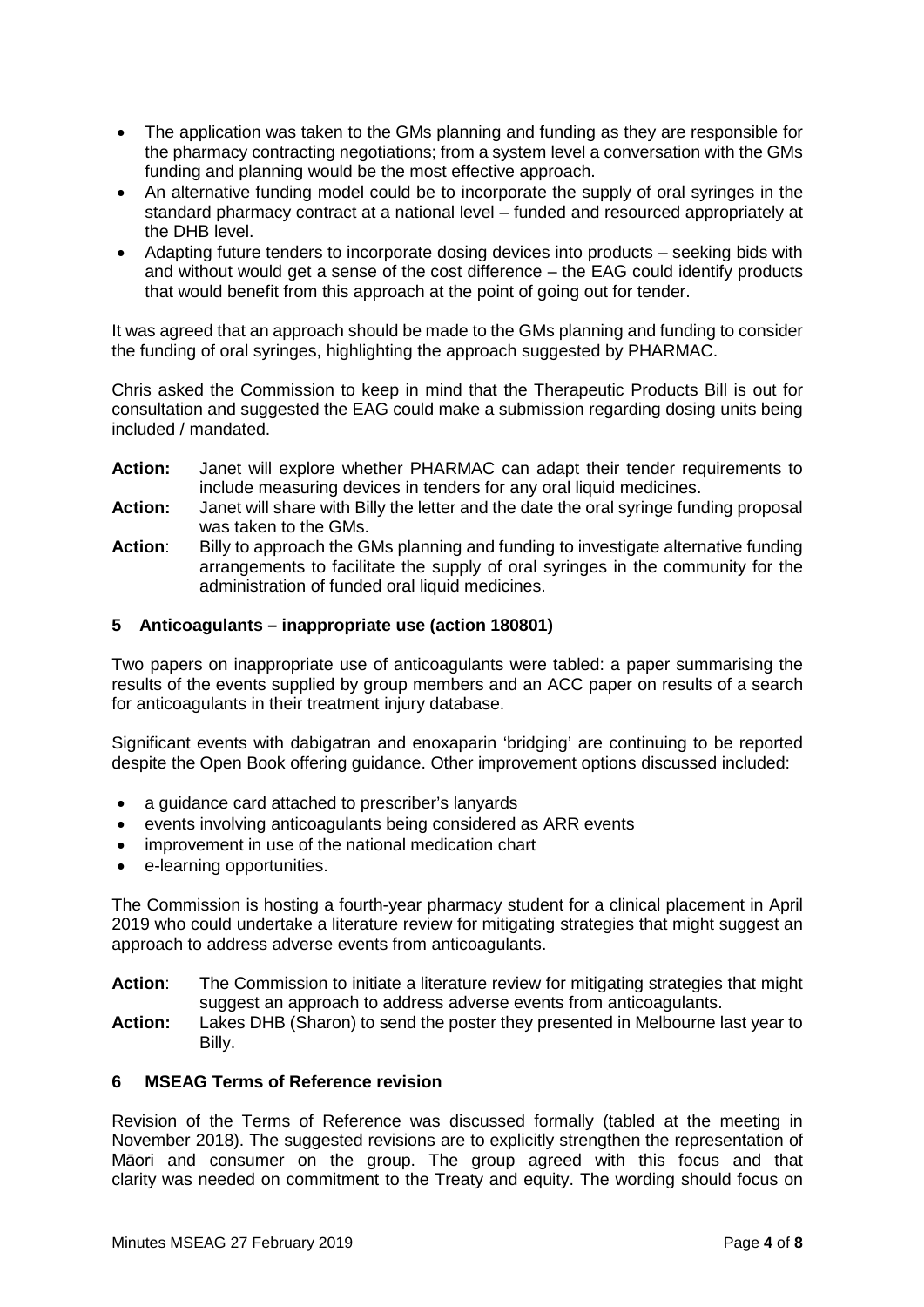tikanga and core values rather than linked to iwi, so that all who identify as Māori can be incorporated. Other points of discussion included:

- clarity regarding the membership being that of representation or expertise
- the meaning of the word 'ensure' in '*Section 1. Purpose; The EAG will…* ['a' to 'f' inclusive]'
- annual revision of the Terms was suggested and agreed
- the Commission is currently considering a 5th Statement of Performance Expectations about the Treaty and this would impact the Terms of Reference of all the Commission's Terms of Reference documentation
- the Commission has a standard Terms of Reference template, so revision may be limited within the constraints of the template.

**Action:** The Commission to incorporate feedback into the Terms of Reference.

### **Technology to support safe medicines practice**

### **7 Medicines management digital services update**

Charlie provided an update from the Ministry.

- The hospital e-prescribing system (MedChart) version 10.1 upgrade is undergoing final UAT (user acceptance testing).
- Community dispensing data are now available in real time via the NZePS within the Capital and Coast, Hutt Valley, and Wairarapa hospitals. This is using the Conporto tool. It has been well-received and should soon be available for other hospitals to use.
- There are discussions with the Midland region IT provider to give them access to the NZePS data – a pilot expected in March.
- Discussion is ongoing with IT vendors Orion and DXC to automate getting community dispensing data into either the medicine reconciliation systems or e-prescribing systems within hospitals.
- A pilot with MediMap and Capital and Coast Addiction Services will start mid-March.
- They are seeking expressions of interest to pilot the removal of paper prescriptions in ARC electronic prescribing systems.
- They are investigating data sharing between the health system and Corrections' systems.

The group enquired about limiting and protecting data access, from a clinical or consumer perspective. A health organisation, wishing to access the data, must apply to the Ministry with explanation of how the data will be used and protected. It is expected that organisations will have their own systems in place to prevent unwanted access. This was likely more difficult for smaller organisations and community pharmacy systems.

### **8 Combination products order display**

The EAG was asked to recommend that all eMedicines systems display ingredients in the order provided by the NZULM. It was noted that release 12 of MedChart will resolve the current issue by using the NZULM data directly; this release is due out in the first quarter of 2020.

The Ministry doesn't support making changes to earlier releases and recommend that DHBs should be using at least release 10.1. Upgrades and training are the responsibility of the DHB.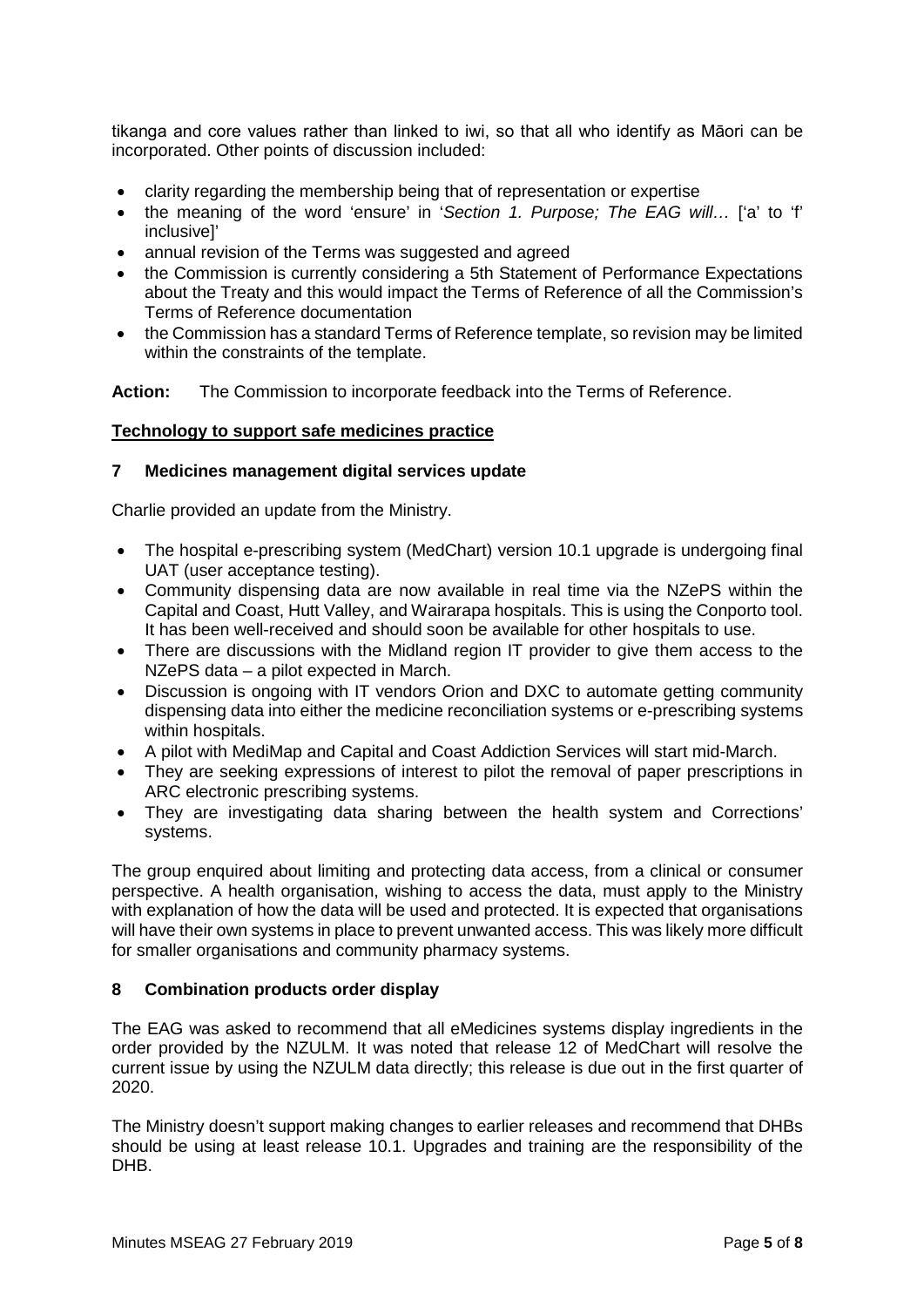# **9 HISO 10050.2:2019 Maternity Care Summary Standard, Draft v3.1**

Sandra welcomed Ted Christiansen, Principal Advisor, Digital Strategy and Investment, who presented his memo for consideration and recommendation.

The Ministry of Health is undertaking a review and update of Maternity recording systems. They are working with specialised working groups covering both the Midwife community and the vendor community to draft the Standard. The working groups have indicated that they prefer to collect and record only the medicine and its strength (and not the proposed medicine name, strength, form, dose, frequency and route).

The EAG was asked for advice on the acceptability of the midwives' approach. The EAG agreed that full medication information is the standard for safe prescribing and medicine name and strength alone are not sufficient for the safety of the woman and baby. This is one standard that should be used by all prescribers, and in all systems; there must not be a lower standard for midwives. The EAGs recommendation will be fed back to the midwifery working group; Andi volunteered to present this.

The final standard will be available for public consultation for a 4-week period in May.

Action: Andi to contact Ted to arrange a time to address the midwifery working groups.<br>**Action:** Ted to provide the consultation document to Billy, to circulate to the EAG to **Action:** Ted to provide the consultation document to Billy, to circulate to the EAG to prompt submission during the consultation period in May 2019.

### **Programme management and projects**

### **10 Video: Just and fair culture. Cleveland Clinic Abu Dhabi**

Billy presented a video from the Cleveland Clinic in Abu Dhabi on Just and Fair Culture. The video will be hosted through the Commission's website. *(Now available at [www.hqsc.govt.nz/our-programmes/medication-safety/publications-and](https://www.hqsc.govt.nz/our-programmes/medication-safety/publications-and-resources/publication/3651/)[resources/publication/3651/](https://www.hqsc.govt.nz/our-programmes/medication-safety/publications-and-resources/publication/3651/)*)

### **11 Report from the Health and Disability Commissioner into Medication Errors**

The Health and Disability Commissioner report was tabled. The group discussed the intent, relevance, and usefulness of the document in a practical sense, and potential for using it as a tool for improvement. It was agreed that some interpretation and key issues could be drawn from the report to inform the work of the Commission.

Matt noted that Canterbury DHB have prepared a context and interpretation response within their DHB; he will circulate this to the group

**Action:** Billy to provide a summary of the HDC's key messages.<br>**Action:** Matt to circulate Canterbury DHB's response to the HDC

**Action:** Matt to circulate Canterbury DHB's response to the HDC report.

### **12 Always report and review – Wrong patient events – what is an invasive procedure?**

John joined the meeting by video conference. Sandra welcomed Glen Mitchell, the Commission's Specialist Adverse Events.

Rob noted a recent event where an intravitreal injection of an antibiotic was administered to the wrong patient. This is a medication error, but is it an ARR (always report and review) event under the Commission's Adverse Events policy wrong patient ARR criterion?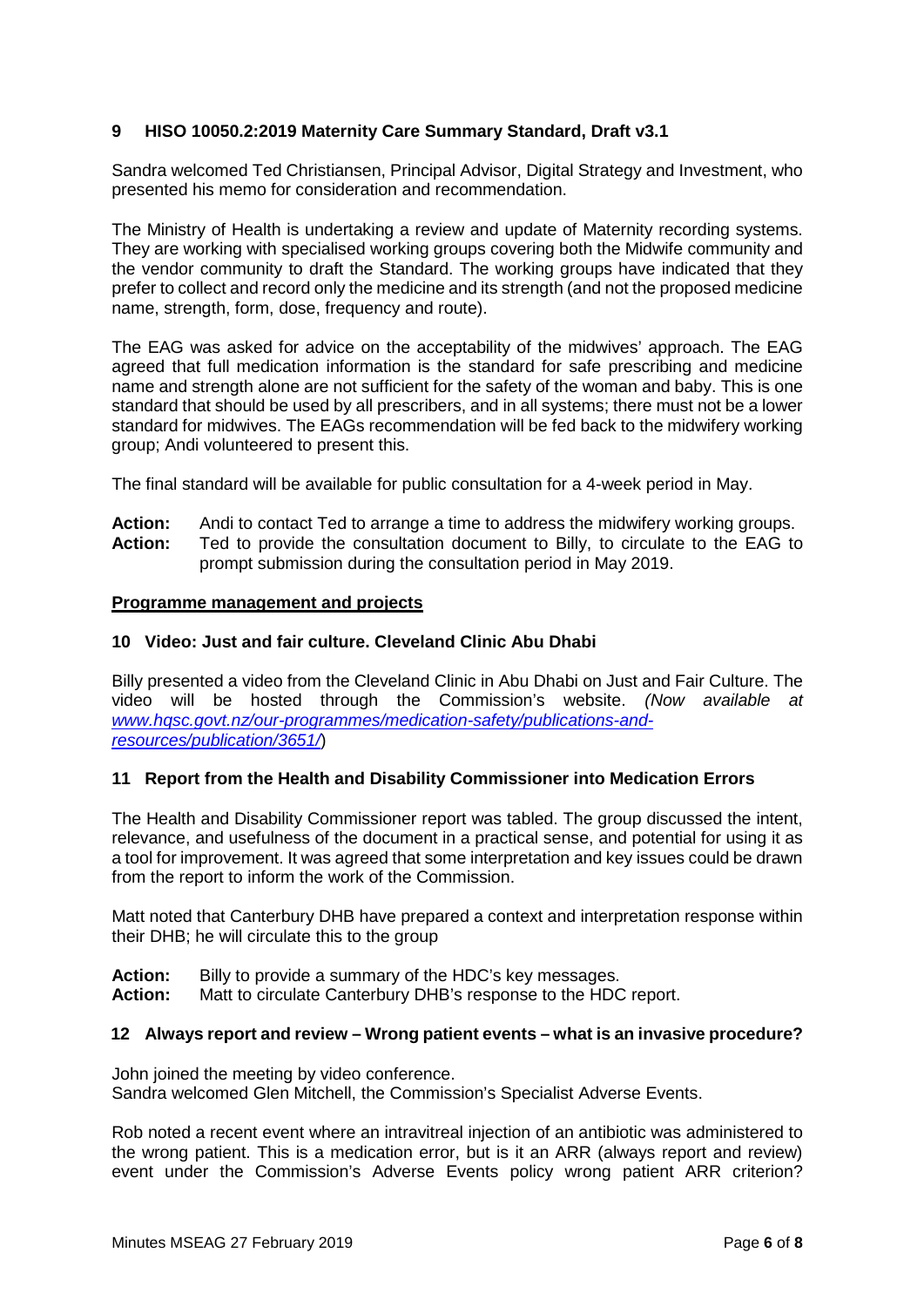The 'wrong patient' ARR criterion notes 'invasive procedures' in the criterion definition. Does this include intravitreal injections? If so, what is the rationale for including intravitreal injections when other invasive procedures (intramuscular injections, subcutaneous injections, intravenous injections, bladder instillations) are not included?

The EAG asked for clarity of definition and expectations to ensure consistency in reporting within, and between organisations. This issue will be taken to the Adverse Events EAG for their deliberation.

The group agreed that they would like to have a purposeful discussion at the next meeting regarding possibilities for reducing harm from medication error. Billy suggested a discrete project to look at wrong patient medication errors separate to the ARR issue. This could be a good baseline measure for research into the use of barcoding, reporting, and control mechanisms.

- **Action:** Glen to present this issue to the Adverse Events EAG for discussion and feedback through Billy.
- **Action**: 'Wrong patient' medication errors to be added to the agenda for the next meeting.

# **13 Safe use of clozapine**

Sharon presented papers for discussion on the safe use of clozapine, and gastrointestinal hypomotility. She noted that New Zealand does not have anyone looking at this complex issue. A discussion followed:

- Pharmacists understand the complexities of prescribing clozapine, but it is not well understood generally by clinicians.
- Despite media publications, it is not getting the attention it needs from regulators, providers and practitioners in New Zealand.
- Consumer health literacy is important.
- One approach is that consumer information leaflets for clozapine are updated to include specific named laxatives. However, it was noted that it is unlikely that pharma will specify a specific agent that is from another company.
- bpac<sup>nz</sup> have provided guidance on clozapine (eg, [bpac.org.nz/2017/docs/clozapine.pdf\)](https://bpac.org.nz/2017/docs/clozapine.pdf).
- The physical and mental health of patients on clozapine must be considered together, and the system must start thinking about mental and physical effects of therapies.
- Support is required for both physical and mental wellness this can be emphasised through flags on health pathways.
- Gareth highlighted projects in Canterbury looking at how community pharmacists can support Mental Health and Addiction (MHA) patients' physical wellness.
- The Commission's MHA programme is yet to decide the medicines focus that programme will address in 2020. This EAG agreed that the physical health of patients on clozapine (including gastrointestinal hypomotility) should be given consideration as the MHA programme's medicines focus.
- **Action:** Billy to write to the MHA leadership team, on behalf of the EAG, recommending that the physical health of patients on clozapine (including gastrointestinal hypomotility) be given consideration as the MHA programme's medicines focus for 2020.